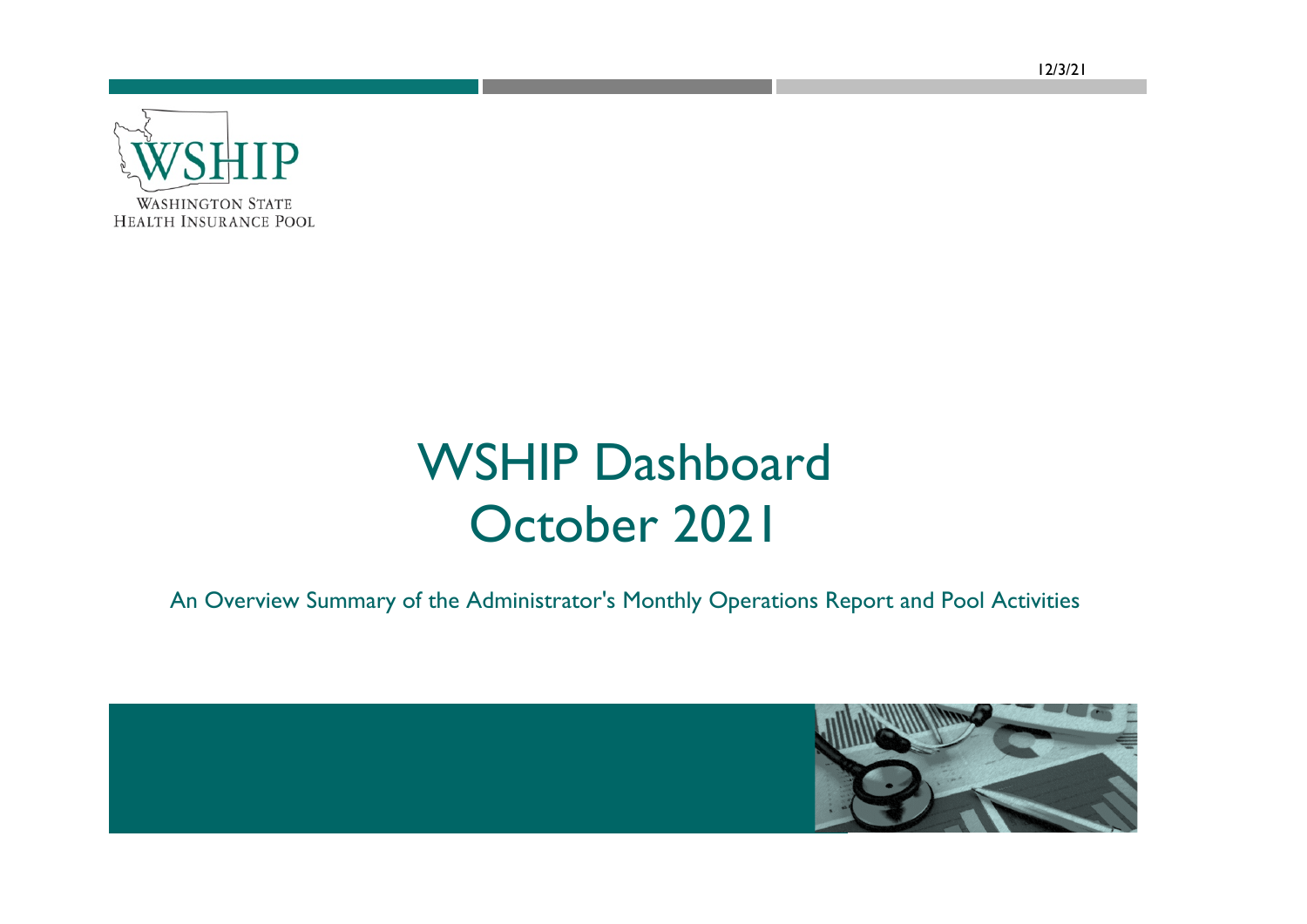**WASHINGTON STATE** 

### Enrollment Summary



| <b>Individuals</b>      | <b>Oct-20</b> | <b>Nov-20</b>        | <b>Dec-20</b>    | $lan-21$ | Feb-21               | Mar-21    | Apr-21                         | $May-21$  | $lun-2l$  | $ ul-2 $  | Aug-21    | $Sep-21$             | $Oct-21$  |
|-------------------------|---------------|----------------------|------------------|----------|----------------------|-----------|--------------------------------|-----------|-----------|-----------|-----------|----------------------|-----------|
| <b>Total Enrollment</b> | 1341          | 1344                 | 1337             | 1341     | 1311                 | 1309      | 1285                           | 1268      | 1247      | 1239      | 1224      | 1143                 | 1062      |
| 3rd Party Sponsorship   |               | $903(67%)$ 847 (63%) | 848(63%)         |          | $852(64%)$ 842 (64%) |           | $842(64%)$ 828 (64%) 813 (64%) |           | 792 (64%) | 787 (64%) |           | $776(63%)$ 711 (62%) | 638 (60%) |
| Non-Medicare            | 155(78%)      | 150(77%)             | 150 (77%)        | 152(77%) | 148 (77%)            | 148(77%)  | 146(77%)                       | 146 (77%) | 145 (77%) | 145 (77%) | 144 (77%) | 137 (77%)            | 138 (77%) |
| <b>EHIP</b>             | 132           | 130                  | 130 <sup>1</sup> | 132      | 28                   | 28        | 127                            | 27        | 126       | 26        | 125       | 23                   | 23        |
| Other (Mostly AKF)      | 23            | 20 <sub>l</sub>      | 20 <sup>1</sup>  | 20       | 20 <sup>1</sup>      | <b>20</b> | 9                              | 19        | 9         | 9         |           | 4                    | 15        |
|                         |               |                      |                  |          |                      |           |                                |           |           |           |           |                      |           |
| Medicare (Mostly AKF)   | 748 (65%)     | 697(61%)             | 698 (61%)        | 700(61%) | 694 (62%)            | 694 (62%) | 682 (62%)                      | 667 (62%) | 647 (61%) | 642 (61%) | 632(61%)  | 574 (60%)            | 500 (57%) |



#### **Medicare Member Profile**

Average Age: 61 Gender: Female 41% Male 59% Top Diagnosis: Kidney & Urinary Disease

#### **Non-Medicare Member Profile**

Average Age: 46 Gender: Female 30% Male 70% Top Diagnosis: HIV / AIDS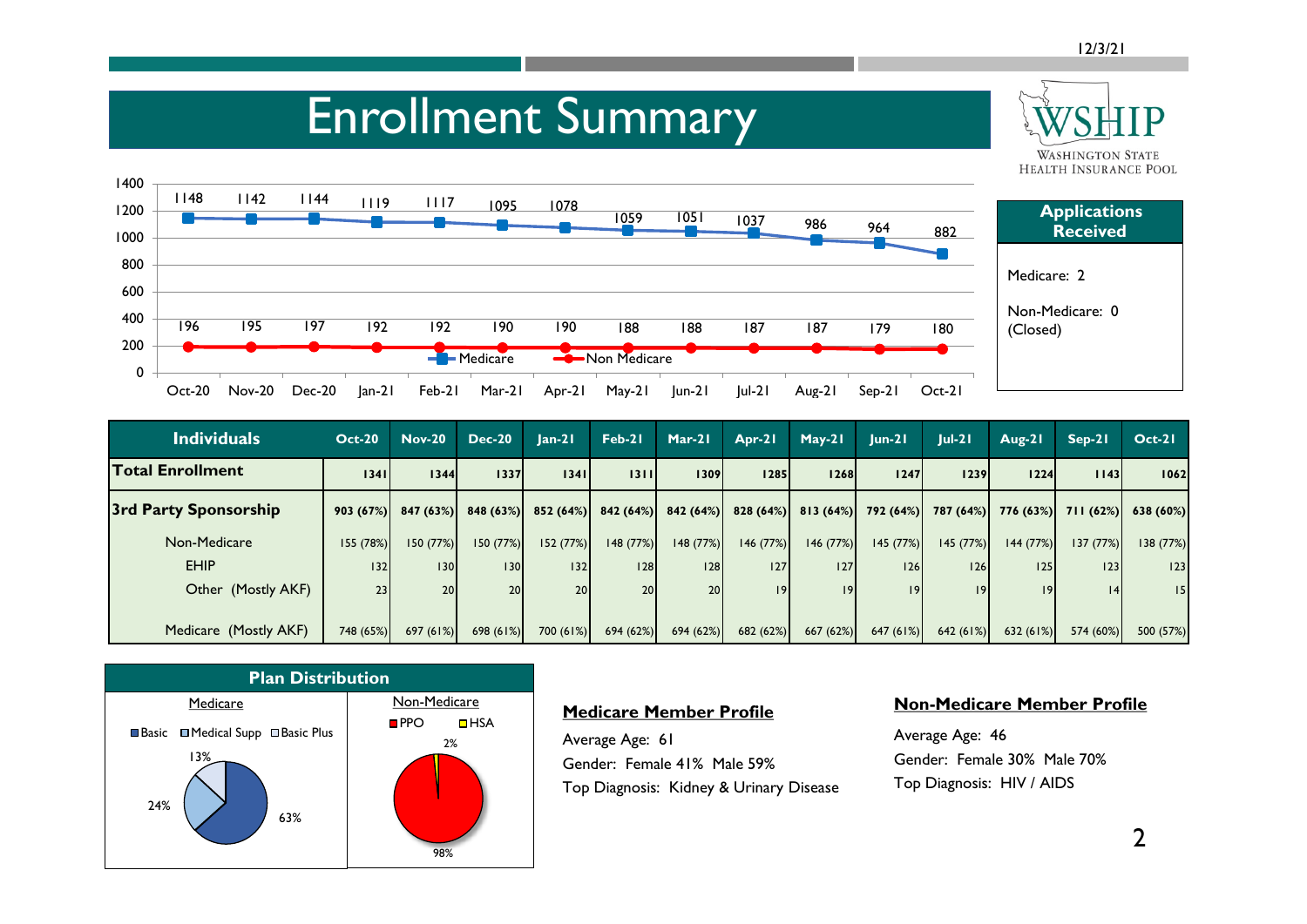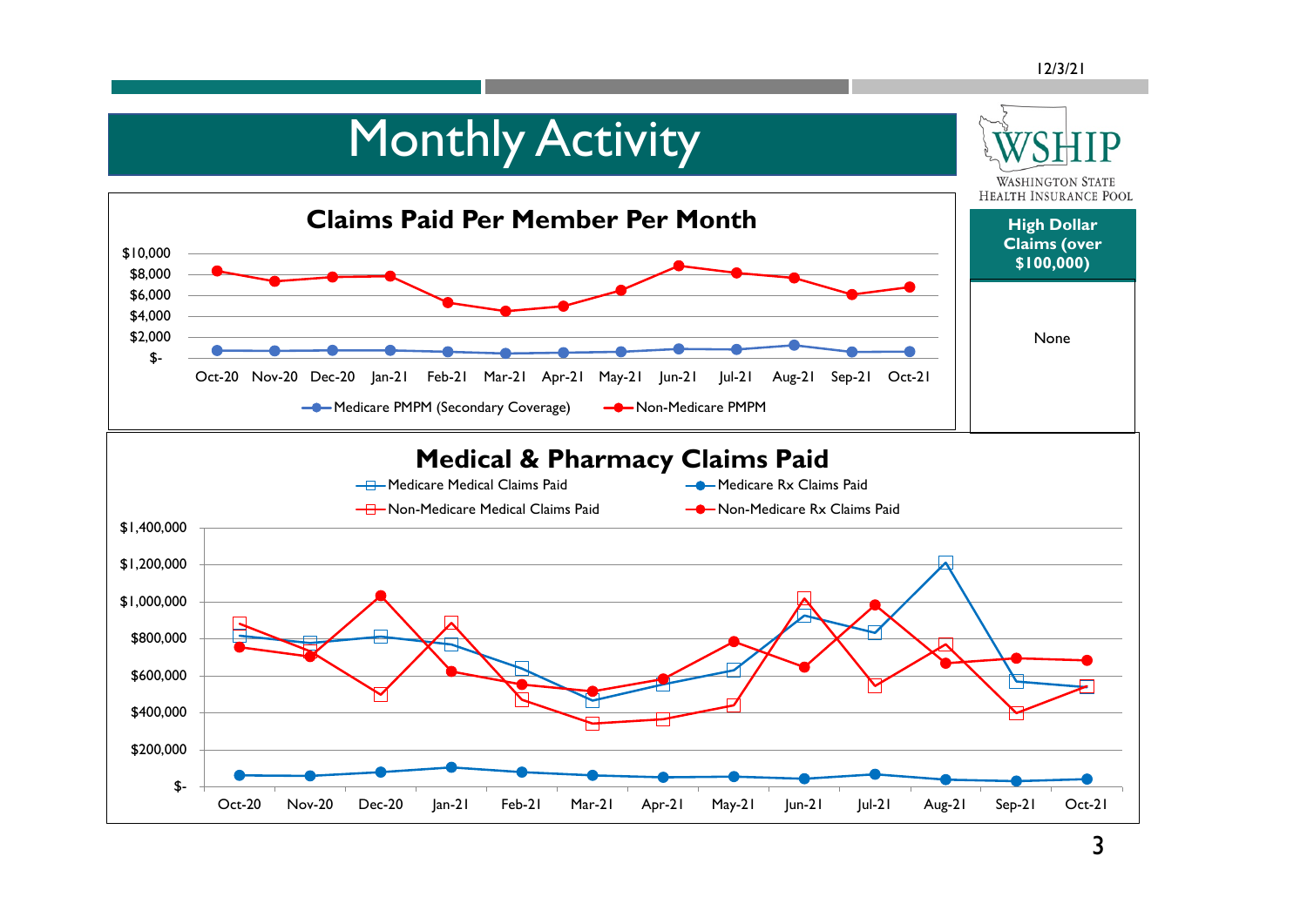# **Monthly Activity**



| <b>Service Levels</b>             |               |               |                            |               |               |               |                                                     |               |               |               |                         |               |                |
|-----------------------------------|---------------|---------------|----------------------------|---------------|---------------|---------------|-----------------------------------------------------|---------------|---------------|---------------|-------------------------|---------------|----------------|
| <b>Metric</b>                     |               |               | $Oct-20$   Nov-20   Dec-20 |               |               |               | Jan-21   Feb-21   Mar-21   Apr-21   May-21   Jun-21 |               |               | $ ul-2 $      | $\vert$ Aug-21   Sep-21 |               | $\vert$ Oct-21 |
| <b>Customer Service:</b>          |               |               |                            |               |               |               |                                                     |               |               |               |                         |               |                |
| Average Calls per Day             | 26            | 29            | 33                         | 32            | 25            | 23            | 24                                                  | 23            | 36            | 32            | 25                      | 25            | 36             |
| Speed of Answer (Standard 60 Sec) | 42            | <b>40</b>     | 80                         | 103           | $ $ $ $ 8     | 157           | 94                                                  | 56            | 67            | 57            | 53                      | 48            | 46             |
| Top Call Reason                   | <b>Status</b> | <b>Status</b> | <b>Status</b>              | <b>Status</b> | <b>Status</b> | <b>Status</b> | <b>Status</b>                                       | <b>Status</b> | <b>Status</b> | <b>Status</b> | <b>Status</b>           | <b>Status</b> | <b>Status</b>  |
| <b>Claims:</b>                    |               |               |                            |               |               |               |                                                     |               |               |               |                         |               |                |
| <b>Claims Processing Accuracy</b> | 99.4%         | 99.4%         | 100.0%                     | 99.1%         | 99.1%         | 98.8%         | 100.0%                                              | 98.8%         | 99.0%         | 99.6%         | 99.6%                   | 99.3%         | 99.6%          |
| (Standard 97%)                    |               |               |                            |               |               |               |                                                     |               |               |               |                         |               |                |
| 30-Day Clean Claims Processing    | 100.0%        | 100.0%        | 100.0%                     | 100.0%        | 100.0%        | 100.0%        | 100.0%                                              | 100.0%        | 100.0%        | 100.0%        | 100.0%                  | 100.0%        | 100.0%         |
| (Standard 100%)                   |               |               |                            |               |               |               |                                                     |               |               |               |                         |               |                |